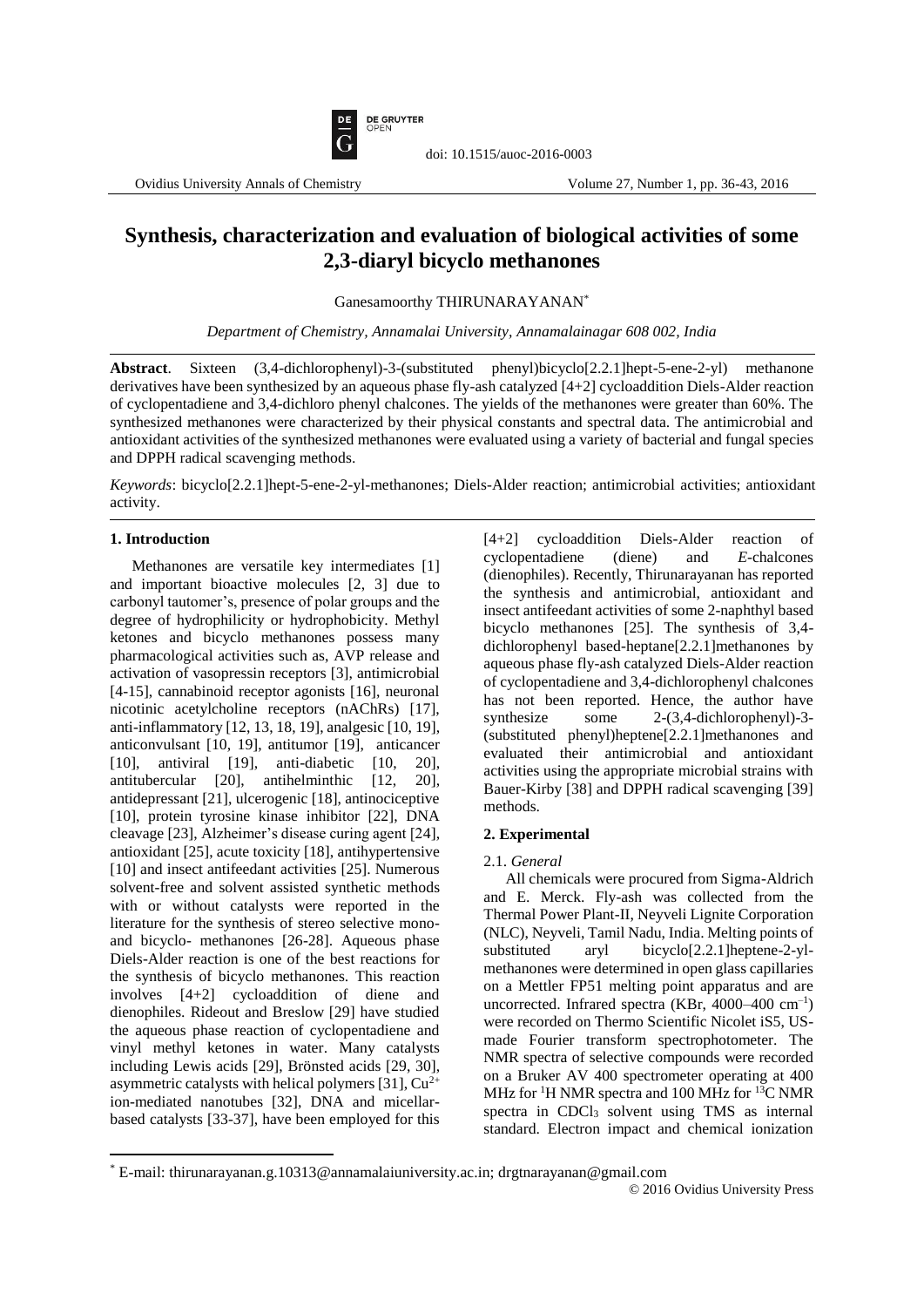mode FAB<sup>+</sup> mass spectra were recorded with a Shimadzu spectrometer. The elemental analysis of all methanones were performed in a Perkin Elmer 240C analyzer.

# *2.2. Synthesis of 2-naphthyl chalcones*

The substituted styryl 3,4-dichlorophenyl ketones were synthesized as described in reference [40].

*2.3. General procedure for synthesis of 3,4 dichlorophenyl bicyclo[2.2.1]heptene-2-ylmethanones*

Appropriate equimolar quantities of 3,4 dichlorophenyl chalcones (2 mmol) in 15 mL of ethanol, cyclopentadiene (2 mmol) and 1 g of fly-ash in 20 mL of water were stirred for 6 h at  $0-4$ °C overnight (Scheme 1).



X= H, 3-NH<sub>2</sub>, 3-Br, 2-Cl, 3-Cl, 4-Cl, 4-N(CH<sub>3</sub>)<sub>2</sub>, 4-F, 2-OH, 4-OH, 3-OCH<sub>3</sub>, 4-OCH<sub>3</sub>, 4-CH<sub>3</sub>, 2-NO<sub>2</sub>, 3-NO<sub>2</sub>, 4-NO<sub>2</sub>

**Scheme 1**. Synthesis of (3-substituted phenyl)bicyclo[2.2.1]hept-5-en-2-yl)-3-(3,4-dichlorophenyl) methanone derivatives by fly-ash catalyzed aqueous phase Diels-Alder [4+2] cycloaddition of 3,4-dichlorophenyl chalcones and cyclopentadiene.

Progress of the reaction was monitored by thinlayer chromatography. Dichloromethane (10 mL) was added and the extract was separated by filtration. The filtrate was washed with water, brine (10 mL), dried over anhydrous Na<sub>2</sub>SO<sub>4</sub> and concentrated to give a solid product. The crude product was further purified by recrystallization with ethanol.

Infrared and NMR spectral data of methanones are as follows.

(3,4-Dichlorophenyl)(3-phenylbicyclo[2.2.1]hept-5 en-2-yl)methanone (Compound 1): IR (KBr, cm<sup>-1</sup>):  $\nu$  $=$  3028, 2913, 1665, 1463, 838, 723; <sup>1</sup>H NMR (400) MHz, CDCl<sub>3</sub>, 25 °C, TMS):  $\delta$  = 3.691 (dd, 1H, H<sub>1</sub>,  $J = 6$  and 4 Hz), 3.481 (t, 1H, H<sub>2</sub>,  $J = 19$  Hz), 3.367  $(t, 1H, H_3, J = 16 Hz)$ , 2.667 (dd, 1H, H<sub>4</sub>,  $J = 4.6$  and 4 Hz),  $6.251$  (d, 1H, H<sub>5</sub>,  $J = 15$  Hz),  $6.424$  (d, 1H, H<sub>6</sub>,  $J = 15$  Hz), 1.792 (dd, 1H, H<sub>7</sub>,  $J = 4$  and 6 Hz), 1.631 (dd, 1H,  $H_{7}$ ,  $J = 8$  and 6 Hz), 7.261-8.237 (m, 8H, Ar-H); <sup>13</sup>C NMR (100 MHz, CDCl<sub>3</sub>, 25 °C, TMS):  $\delta$  = 198.25 (CO), 46.68 (C<sub>1</sub>), 52.74 (C<sub>2</sub>), 44.68 (C<sub>3</sub>), 46.68 (C<sub>4</sub>), 134.28 (C<sub>5</sub>), 136.12 (C<sub>6</sub>), 46.27 (C<sub>7</sub>), 125.87-147.28 (Ar-C);

# (3-(3-Aminophenyl)bicyclo[2.2.1]hept-5-en-2-

yl)(3,4-dichlorophenyl)methanone (Compound **2**): IR  $(KBr, cm^{-1})$ :  $v = 3456, 2814, 1668, 1462, 1298, 864,$ 715; <sup>1</sup>H NMR(400MHz, CDCl<sub>3</sub>, 25 °C, TMS):  $\delta$  = 3.692 (dd, 1H,  $H_1$ ,  $J = 4$  and 4.8 Hz), 3.471 (t, 1H, H2, *J* = 18 Hz), 3.313 (t, 1H, H3, *J* = 17 Hz), 2.728 (dd, 1H, H<sub>4</sub>,  $J = 6$  and 4 Hz), 6.115 (d, 1H, H<sub>5</sub>,  $J = 16$ Hz), 6.835 (d, 1H, H<sub>6</sub>, *J* = 16 Hz), 1.802 (dd, 1H, H<sub>7</sub>,  $J = 6.4$  and 4 Hz), 1.624 (dd, 1H, H<sub>7</sub>',  $J = 4.8$  and 6 Hz), 6.643 (s, 2H, NH<sub>2</sub>), 6.452-8.312(m, 7H, Ar-H); <sup>13</sup>C NMR (100 MHz, CDCl<sub>3</sub> 25 °C, TMS):  $\delta = 197.66$ 

 $(CO)$ , 46.73  $(C_1)$ , 52.76  $(C_2)$ , 44.84  $(C_3)$ , 46.48  $(C_4)$ , 134.26 (C<sub>5</sub>), 135.92 (C<sub>6</sub>), 46.37 (C<sub>7</sub>), 112.73-146.92 (Ar-C).

(3-(3-Bromophenyl)bicyclo[2.2.1]hept-5-en-2 yl)(3,4-dichlorophenyl)methanone (Compound **3**): IR  $(KBr, cm^{-1})$ :  $v = 3061, 2925, 1671, 1425, 1236, 1065,$ 892, 751, 623; <sup>1</sup>H NMR (400 MHz, CDCl<sub>3</sub>, 25 °C, TMS):  $\delta$  = 3.711 (dd, 1H, H<sub>1</sub>, J = 6 and 4.8 Hz), 3.481  $(t, 1H, H<sub>2</sub>, J = 16 Hz), 3.363 (t, 1H, H<sub>3</sub>, J = 14.5 Hz),$ 2.713 (dd, 1H, H4, *J* = 6.8and 4 Hz), 6.217 (d, 1H, H5,  $J = 15.5$  Hz), 6.301 (d, 1H, H<sub>6</sub>,  $J = 15.5$ Hz), 1.791 (dd, 1H,  $H_7$ ,  $J = 4.8$  and 4 Hz), 1.641 (dd, 1H,  $H_{7}$ ,  $J =$ 8 and 6 Hz), 7.263-8.317 (m, 7H, Ar-H); <sup>13</sup>C NMR (100) MHz, CDCl<sub>3</sub>, 25 °C, TMS):  $\delta$  = 194.25 (CO), 46.67 (C<sub>1</sub>), 52.83 (C<sub>2</sub>), 44.71 (C<sub>3</sub>), 46.53 (C<sub>4</sub>), 135.22 (C<sub>5</sub>), 136.04 (C6), 46.39 (C7), 122.71-148.25 (Ar-C).

# (3-(2-Chlorophenyl)bicyclo[2.2.1]hept-5-en-2 yl)(3,4-dichlorophenyl)methanone (Compound **4**): IR  $(KBr, cm^{-1})$ :  $v = 3026, 1647, 1563, 1358, 1245, 1064,$ 932, 810, 723; <sup>1</sup>H NMR (400 MHz, CDCl<sub>3</sub>, 25 °C, TMS):  $\delta$  = 3.721 (dd, 1H, H<sub>1</sub>, J = 6 and 8 Hz), 3.507 (t, 1H,  $H_2$ ,  $J = 19$  Hz), 3.473 (t, 1H,  $H_3$ ,  $J = 18$  Hz), 2.695 (dd, 1H, H<sub>4</sub>,  $J = 6.4$  and 4 Hz), 6.217 (d, 1H,  $H_5$ ,  $J = 18$  Hz), 6.831 (d, 1H,  $H_6$ ,  $J = 18$  Hz), 1.781 (dd, 1H,  $H_7$ ,  $J = 5.6$  and 6.4 Hz), 1.645 (dd, 1H,  $H_{7}$ ,  $J =$ 8 and 6.4 Hz), 7.217-8.349 (m, 7H, Ar-H); <sup>13</sup>C NMR  $(100 \text{ MHz}, \text{CDCl}_3, 25 \text{ °C}, \text{TMS})$ :  $\delta = 190.53 \text{ (CO)}$ , 46.72  $(C_1)$ , 52.71  $(C_2)$ , 44.69  $(C_3)$ , 46.51  $(C_4)$ , 135.72  $(C_5)$ , 136.14 ( $C_6$ ), 46.28 ( $C_7$ ), 126.41-143.72 (Ar-C).

(3-(3-Chlorophenyl)bicyclo[2.2.1]hept-5-en-2 yl)(3,4-dichlorophenyl)methanone (Compound **5**): IR  $(KBr, cm^{-1})$ :  $v = 3041, 1658, 1541, 1354, 1284, 1058,$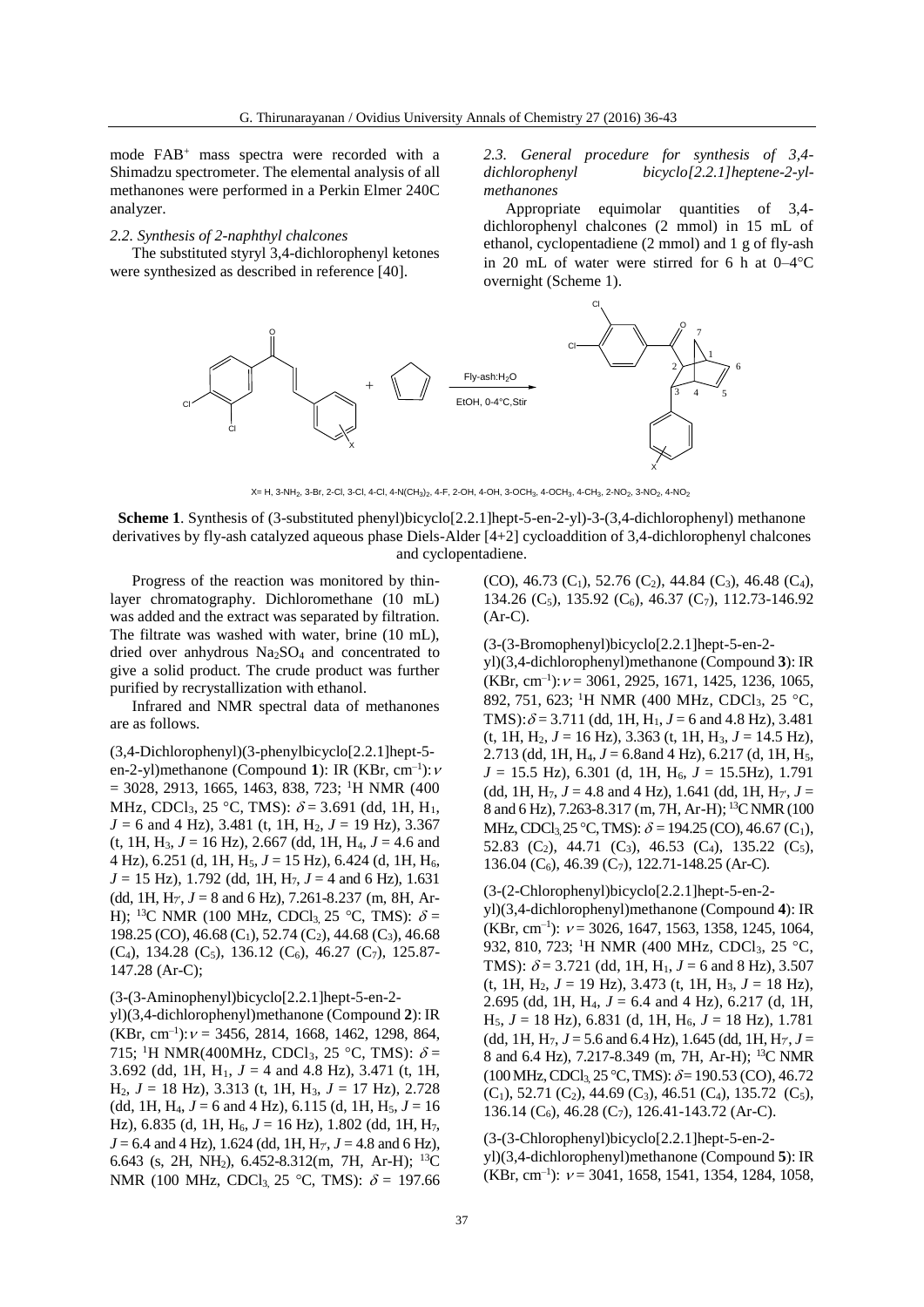959, 858, 784; <sup>1</sup>H NMR (400 MHz, CDCl<sub>3</sub>, 25 °C, TMS):  $\delta = 3.741$  (dd, 1H, H<sub>1</sub>,  $J = 8$  and 4 Hz), 3.517 (t, 1H,  $H_2$ ,  $J = 16$  Hz), 3.423 (t, 1H,  $H_3$ ,  $J = 17$  Hz), 2.699 (dd, 1H, H4, *J* = 6 and 8 Hz), 6.301 (d, 1H, H5, *J* = 15 Hz), 6.714 (d, 1H, H<sub>6</sub>, *J* = 15 Hz), 1.794 (dd, 1H,  $H_7$ ,  $J = 6.4$  and 4 Hz), 1.647 (dd, 1H,  $H_7$ ,  $J = 5.6$ and 6.4 Hz), 7.817-8.371 (m, 7H, Ar-H); <sup>13</sup>C NMR (100 MHz, CDCl<sub>3</sub> 25 °C, TMS):  $\delta = 196.28$  (CO), 46.68  $(C_1)$ , 52.74  $(C_2)$ , 44.89  $(C_3)$ , 46.54  $(C_4)$ , 135.64  $(C_5)$ , 136.27 ( $C_6$ ), 46.23 ( $C_7$ ), 125.19-149.37 (Ar-C).

#### (3-(4-Chlorophenyl)bicyclo[2.2.1]hept-5-en-2-

yl)(3,4-dichlorophenyl)methanone (Compound **6**): IR  $(KBr, cm^{-1})$ :  $v = 3038, 1678, 1554, 1362, 1228, 1081,$ 962, 848, 735; <sup>1</sup>H NMR (400MHz, CDCl<sub>3</sub>, 25 °C, TMS):  $\delta = 3.729$  (dd, 1H, H<sub>1</sub>,  $J = 6.4$  and 4.8 Hz), 3.621 (t, 1H,  $H_2$ ,  $J = 19$  Hz), 3.481 (t, 1H,  $H_3$ ,  $J = 19$ Hz), 2.690 (dd, 1H, H<sub>4</sub>,  $J = 4$  and 6.4 Hz), 6.314 (d, 1H,  $H_5$ ,  $J = 15.5$  Hz), 6.617 (d, 1H,  $H_6$ ,  $J = 15.5$  Hz), 1.751 (dd, 1H, H<sub>7</sub>,  $J = 8$  and 6 Hz), 1.641 (dd, 1H, H<sub>7</sub>,  $J = 6$  and 4 Hz), 7.245-8.217 (m, 7H, Ar-H); <sup>13</sup>C NMR  $(100 \text{ MHz}, \text{CDCl}_3, 25 \text{ °C}, \text{TMS})$ :  $\delta = 198.62 \text{ (CO)}$ , 46.62  $(C_1)$ , 52.69  $(C_2)$ , 44.72  $(C_3)$ , 46.53  $(C_4)$ , 135.72  $(C_5)$ , 136.18 (C6), 46.33 (C7), 126.81-144.44 (Ar-C).

(3-(4-Dimethylaminophenyl)bicyclo[2.2.1]hept-5 en-2-yl)(3,4-dichlorophenyl)methanone (Compound 7): IR (KBr, cm<sup>-1</sup>):  $v = 3321, 2802, 1664, 1562, 1368,$ 1052, 813, 751; <sup>1</sup>H NMR (400 MHz, CDCl<sub>3</sub>, 25°C, TMS):  $\delta$  = 3.728 (dd, 1H, H<sub>1</sub>, J = 8 and 4 Hz), 3.611 (t, 1H, H2, *J* = 19 Hz), 3.396 (t, 1H, H3, *J* = 17 Hz), 2.482 (dd, 1H, H<sub>4</sub>,  $J = 6$  and 4 Hz), 6.281 (d, 1H, H<sub>5</sub>,  $J = 18$ Hz), 6.601 (d, 1H, H<sub>6</sub>, *J* = 18 Hz), 1.733 (dd, 1H, H<sub>7</sub>,  $J = 4$  and 6 Hz), 1.655 (dd, 1H, H<sub>7'</sub>,  $J = 8$  and 6.4 Hz), 3.178 (s, 6H, 2CH3); 7.127-8.231 (m, 7H, Ar-H); <sup>13</sup>C NMR (100 MHz, CDCl<sub>3,</sub> 25 °C, TMS):  $\delta = 193.25$  $(CO)$ , 46.34  $(C_1)$ , 51.97 $(C_2)$ , 44.68 $(C_3)$ , 46.47  $(C_4)$ , 135.66 (C<sub>5</sub>), 136.26 (C<sub>6</sub>), 46.27 (C<sub>7</sub>), 40.83 (CH<sub>3</sub>), 112.67-148.80 (Ar-C).

# (3-(4-Fluorophenyl)bicyclo[2.2.1]hept-5-en-2 yl)(3,4-dichlorophenyl)methanone (Compound **8**): IR

 $(KBr, cm^{-1})$ :  $v = 3012, 2799, 1661, 1526, 1495, 1387,$ 1258, 1063, 952, 863, 729; <sup>1</sup>H NMR (400 MHz, CDCl<sub>3</sub>, 25 °C, TMS):  $\delta$  = 3.770 (dd, 1H, H<sub>1</sub>, J = 6.4) and 8 Hz), 3.631 (t, 1H, H2, *J* = 17 Hz), 3.394 (t, 1H, H3, *J* = 16 Hz), 2.695 (dd, 1H, H4, *J* = 6 and 8 Hz), 6.341 (d, 1H, H<sub>5</sub>,  $J = 19$  Hz), 6.675(d, 1H, H<sub>6</sub>,  $J =$ 19 Hz), 1.750(dd, 1H, H7, *J* = 4 and 4.8 Hz), 1.639 (dd, 1H,  $H_{7}$ ,  $J = 7.6$  and 5.6 Hz), 7.167-8.317 (m, 7H, Ar-H); <sup>13</sup>C NMR (100 MHz, CDCl<sub>3,</sub> 25 °C, TMS):  $\delta$  = 191.62 (CO), 47.71 (C<sub>1</sub>), 52.81 (C<sub>2</sub>), 44.81 (C<sub>3</sub>), 46.78(C<sub>4</sub>), 135.73 (C<sub>5</sub>), 136.18 (C<sub>6</sub>), 46.57 (C<sub>7</sub>), 115.71-142.85 (Ar-C).

(3-(2-Hydroxyphenyl)bicyclo[2.2.1]hept-5-en-2 yl)(3,4-dichlorophenyl)methanone (Compound **9**): IR (KBr, cm<sup>-1</sup>):  $v = 3462, 2841, 1667, 1535,$ 1428, 1068, 958, 754; <sup>1</sup>H NMR (400 MHz, CDCl3,

25 °C, TMS):  $\delta$  = 3.776 (dd, 1H, H<sub>1</sub>, J = 8 and 6.4 Hz), 3.629 (t, 1H,  $H_2$ ,  $J = 16$  Hz), 3.381 (t, 1H,  $H_3$ ,  $J = 19$ Hz), 2.704 (dd, 1H, H4, *J* = 4 and 8 Hz), 6.352 (d, 1H, H5, *J* = 16 Hz), 6.627 (d, 1H, H6, *J* = 16 Hz), 1.766 (dd, 1H,  $H_7$ ,  $J = 4.8$  and 6Hz), 1.658 (dd, 1H,  $H_{7}$ ,  $J =$ 8 and 4 Hz), 5.621 (s, 1H, OH), 7.124-8.524 (m. 7H, Ar-H); <sup>13</sup>C NMR (100 MHz, CDCl<sub>3</sub>, 25 °C, TMS):  $\delta$  = 198.23 (CO), 47.24 (C<sub>1</sub>), 52.37(C<sub>2</sub>), 44.62 (C<sub>3</sub>), 46.83  $(C_4)$ , 135.84  $(C_5)$ , 136.36  $(C_6)$ , 46.54  $(C_7)$ , 115.62-137.38 (Ar-C).

# (3-(4-Hydroxyphenyl)bicyclo[2.2.1]hept-5-en-2-

yl)(3,4-dichlorophenyl)methanone (Compound **10**): IR (KBr, cm<sup>-1</sup>):  $v = 3458$ , 2871, 1674, 1562, 1482, 1028, 935, 781; <sup>1</sup>H NMR (400 MHz, CDCl3, 25 °C, TMS):  $\delta = 3.769$  (dd, 1H, H<sub>1</sub>,  $J = 4$  and 6 Hz), 3.637 (t, 1H,  $H_2$ ,  $J = 19$  Hz), 3.271 (t, 1H,  $H_3$ ,  $J = 17$ Hz), 2.968 (dd, 1H, H<sub>4</sub>,  $J = 8$  and 4 Hz), 6.314 (d, 1H, H<sub>5</sub>, *J* = 15 Hz), 6.651 (d, 1H, H<sub>6</sub>, *J* = 15 Hz), 1.756 (dd, 1H,  $H_7$ ,  $J = 6$  and 4 Hz), 1.640 (dd, 1H,  $H_{7}$ ,  $J = 8$ and 6 Hz), 5.371 (s, 1H, OH), 6.671-8.391 (m, 7H, Ar-H); <sup>13</sup>C NMR (100 MHz, CDCl<sub>3</sub>, 25 °C, TMS):  $\delta$  = 199.72 (CO), 47.34 (C<sub>1</sub>), 52.74(C<sub>2</sub>), 44.56 (C<sub>3</sub>), 46.67  $(C_4)$ , 135.67  $(C_5)$ , 136.29  $(C_6)$ , 46.32  $(C_7)$ , 115.61-138.73 (Ar-C).

(3-(3-Methoxyphenyl)bicyclo[2.2.1]hept-5-en-2 yl)(3,4-dichlorophenyl)methanone (Compound **11**): IR (KBr, cm<sup>-1</sup>):  $v = 3065$ , 2810, 1628, 1539, 1424, 1246, 1095, 962, 827, 739; <sup>1</sup>H NMR (400 MHz, CDCl<sub>3</sub>, 25 °C, TMS):  $\delta$  = 3.721 (dd, 1H, H<sub>1</sub>, J = 6 and 4 Hz), 3.621 (t, 1H, H<sub>2</sub>,  $J = 18$  Hz), 3.267 (t, 1H, H<sub>3</sub>, *J*  $= 17$  Hz), 2.674 (dd, 1H, H<sub>4</sub>,  $J = 4$  and 6 Hz), 6.431 (d, 1H, H<sub>5</sub>, *J* =18 Hz), 6.649 (d, 1H, H<sub>6</sub>, *J* = 18 Hz), 1.775 (dd, 1H,  $H_7$ ,  $J = 8$  and 6 Hz), 1.646(dd, 1H,  $H_{7}$ ,  $J = 4$ and 6 Hz), 3.817 (s, 3H, OCH3), 6.817-8.571 (m, 7H, Ar-H); <sup>13</sup>C NMR (100 MHz, CDCl<sub>3</sub>, 25 °C, TMS):  $\delta$  = 193.05 (CO), 47.54 (C<sub>1</sub>), 53.76 (C<sub>2</sub>), 44.92 (C<sub>3</sub>), 46.83 (C<sub>4</sub>), 135.74 (C<sub>5</sub>), 136.34 (C<sub>6</sub>), 46.59 (C<sub>7</sub>), 59.73 (OCH3), 114.47-145.78 (Ar-C).

# (3-(4-Methoxyphenyl)bicyclo[2.2.1]hept-5-en-2-

yl)(3,4-dichlorophenyl)methanone (Compound **12**): IR (KBr, cm<sup>-1</sup>):  $v = 3071, 2812, 1623, 1542, 1436,$ 1229, 1081, 968, 851, 746; <sup>1</sup>H NMR (400 MHz, CDCl<sub>3</sub>, 25 °C, TMS):  $\delta$  = 3.743 (dd, 1H, H<sub>1</sub>, J = 8 and 4 Hz), 3.613 (t, 1H, H2, *J* = 16 Hz), 3.224 (t, 1H, H3, *J*  $= 17$  Hz), 2.663 (dd, 1H, H<sub>4</sub>,  $J = 4$  and 6 Hz), 6.441 (d, 1H, H<sub>5</sub>, *J* = 15 Hz), 6.637 (d, 1H, H<sub>6</sub>, *J* = 15 Hz), 1.747 (dd, 1H,  $H_7$ ,  $J = 6$  and 4.8 Hz), 1.631(dd, 1H,  $H_{7}$ ,  $J = 4$ and 6 Hz), 3.837 (s, 3H, OCH3), 6.913-8.538 (m, 7H, Ar-H); <sup>13</sup>C NMR (100 MHz, CDCl<sub>3</sub>, 25 °C, TMS):  $\delta$  = 193.25 (CO), 47.59 (C<sub>1</sub>), 53.87 (C<sub>2</sub>), 44.83 (C<sub>3</sub>), 46.72 (C<sub>4</sub>), 135.66 (C<sub>5</sub>), 136.22 (C<sub>6</sub>), 46.34 (C<sub>7</sub>), 62.78 (OCH3), 113.92-139.75 (Ar-C).

# (3-(4-Methylphenyl)bicyclo[2.2.1]hept-5-en-2-

yl)(3,4-dichlorophenyl)methanone (Compound **13**): IR (KBr, cm<sup>-1</sup>):  $v = 2994, 2801, 1654, 1598, 1423,$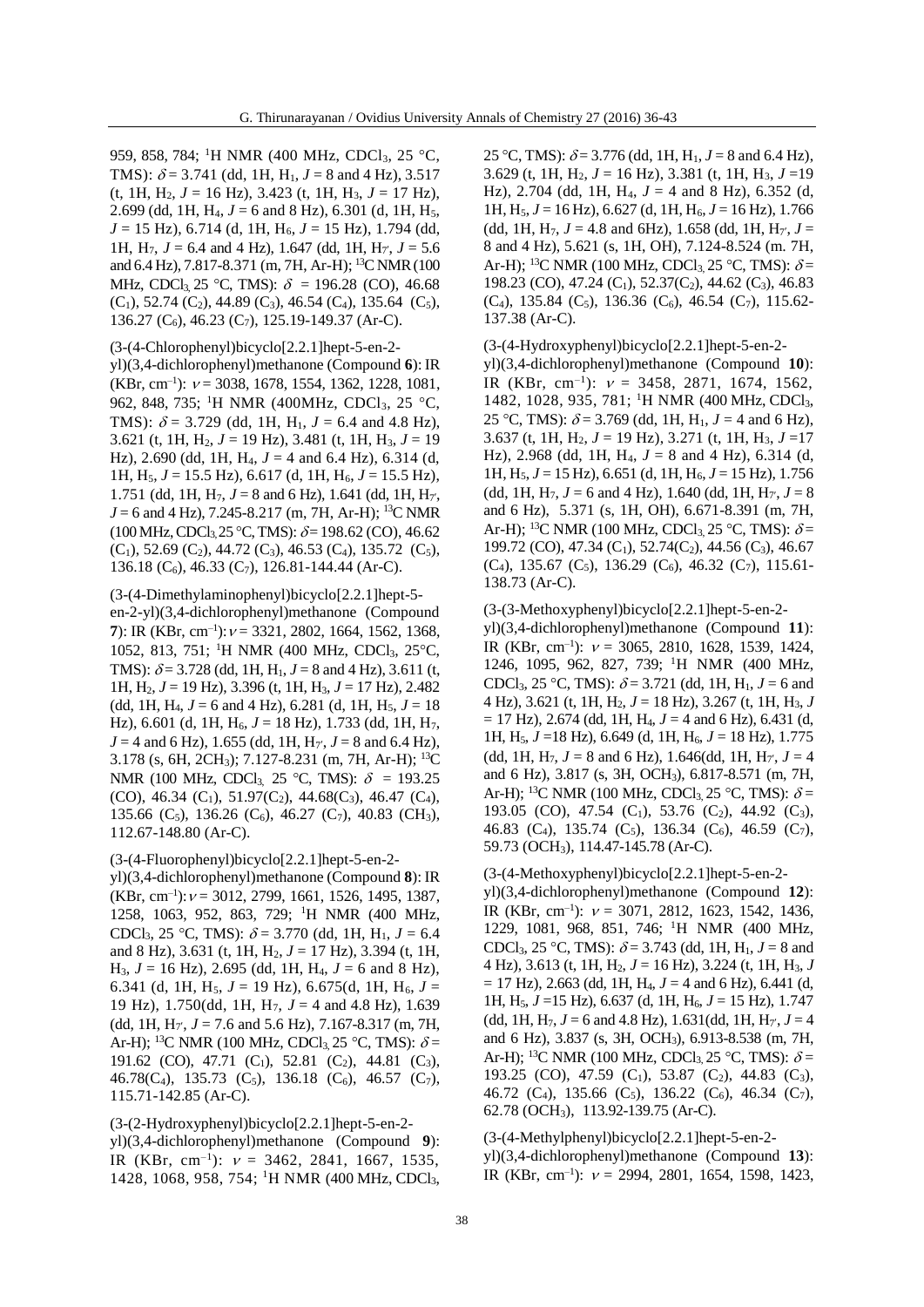1459, 1062, 965, 824, 751; <sup>1</sup>H NMR (400 MHz, CDCl<sub>3</sub>, 25 °C, TMS):  $\delta$  = 3.747 (dd, 1H, H<sub>1</sub>, J = 6 and 8 Hz), 3.607 (t, 1H, H2, *J* = 19Hz), 3.217 (t, 1H, H3, *J*  $= 16$  Hz), 2.689 (dd, 1H, H<sub>4</sub>,  $J = 8$  and 4 Hz), 6.437 (d, 1H, H5, *J* =16 Hz), 6.651 (d, 1H, H6, *J* = 16 Hz), 1.748 (dd, 1H,  $H_7$ ,  $J = 4$  and 8 Hz), 1.639 (dd, 1H,  $H_{7}$ ,  $J = 6$ and 8 Hz), 2.37 (s, 3H, CH3), 7.158-8.536 (m, 7H, Ar-H): <sup>13</sup>C NMR (100 MHz, CDCl<sub>3</sub> 25 °C, TMS):  $\delta$  = 195.24 (CO), 47.61 (C<sub>1</sub>), 53.97 (C<sub>2</sub>), 44.92 (C<sub>3</sub>), 46.69 (C<sub>4</sub>), 135.72 (C<sub>5</sub>), 136.34 (C<sub>6</sub>), 46.28 (C<sub>7</sub>), 24.72 (CH3), 126.38-143.81 (Ar-C).

(3-(2-Nitrophenyl)bicyclo[2.2.1]hept-5-en-2-yl)(3,4 dichlorophenyl)methanone (Compound **14**): IR (KBr, cm<sup>-1</sup>):  $v = 3123, 2954, 1674, 1532, 1428, 1047, 946,$ 825, 792; <sup>1</sup>H NMR (400 MHz, CDCl<sub>3</sub>, 25 °C, TMS):  $\delta$  = 3.767 (dd, 1H, H<sub>1</sub>, J = 6 and 8 Hz), 3.617 (t, 1H,  $H_2$ ,  $J = 17$  Hz), 3.513 (t, 1H, H<sub>3</sub>,  $J = 17$  Hz), 2.758 (dd, 1H, H<sub>4</sub>,  $J = 4$  and 6 Hz), 6.417(d, 1H, H<sub>5</sub>,  $J = 19$ Hz), 6.617 (d, 1H, H<sub>6</sub>, *J* = 19 Hz), 1.826 (dd, 1H, H<sub>7</sub>,  $J = 8$  and 4 Hz), 1.676 (dd, 1H, H<sub>7'</sub>,  $J = 6$  and 4 Hz), 7.531-8.517 (m, 7H, Ar-H); <sup>13</sup>C NMR (100 MHz, CDCl<sub>3</sub>, 25 °C, TMS):  $\delta$  = 198.64 (CO), 46.732 (C<sub>1</sub>), 52.71 (C<sub>2</sub>), 45.87 (C<sub>3</sub>), 46.72 (C<sub>4</sub>), 135.78 (C<sub>5</sub>), 136.67 (C<sub>6</sub>), 46.54 (C<sub>7</sub>), 124.51-152.47 (Ar-C).

(3-(3-Nitrophenyl)bicyclo[2.2.1]hept-5-en-2-yl)(3,4 dichlorophenyl)methanone (Compound **15**): IR (KBr, cm<sup>-1</sup>):  $v = 3098, 2875, 1668, 1554, 1484, 1056, 981,$ 882, 753; <sup>1</sup>H NMR (400 MHz, CDCl<sub>3</sub>, 25 °C, TMS):  $\delta$  = 3.764 (dd, 1H, H<sub>1</sub>, J = 4 and 8 Hz), 3.623 (t, 1H,  $H_2$ ,  $J = 16$  Hz), 3.519 (t, 1H, H<sub>3</sub>,  $J = 16$  Hz), 2.784 (dd, 1H,  $H_4$ ,  $J = 6$  and 4 Hz), 6.501 (d, 1H,  $H_5$ ,  $J = 15$ Hz), 6.651 (d, 1H,  $H_6$ ,  $J = 15$  Hz), 1.799 (dd, 1H,  $H_7$ ,  $J = 4$  and 6 Hz), 1.689 (dd, 1H, H<sub>7</sub>',  $J = 8$  and 4 Hz), 7.634-8.513 (m, 7H, Ar-H); <sup>13</sup>C NMR (100 MHz, CDCl<sub>3</sub>, 25 °C, TMS):  $\delta = 199.87$  (CO), 46.76 (C<sub>1</sub>), 52.69 (C<sub>2</sub>), 45.79 (C<sub>3</sub>), 46.70 (C<sub>4</sub>), 135.76 (C<sub>5</sub>), 136.41 ( $C_6$ ), 46.34 ( $C_7$ ), 121.05-146.94 (Ar-C).

(3-(4-Nitrophenyl)bicyclo[2.2.1]hept-5-en-2-yl)(3,4 dichlorophenyl)methanone (Compound **16**): IR (KBr, cm<sup>-1</sup>):  $v = 3095, 2884, 1671, 1562, 1494, 1073, 959,$ 852, 781; <sup>1</sup>H NMR (400 MHz, CDCl<sub>3</sub>, 25 °C, TMS):  $\delta$  = 3.772 (dd, 1H, H<sub>1</sub>, J = 8 and 4 Hz), 3.697 (t, 1H,  $H_2$ ,  $J = 17$  Hz), 3.521 (t, 1H,  $H_3$ ,  $J = 17$  Hz), 2.796 (dd, 1H,  $H_4$ ,  $J = 8$  and 4 Hz), 6.511 (d, 1H,  $H_5$ ,  $J = 16$ Hz), 6.654 (d, 1H, H6, *J* = 16 Hz), 1.835 (dd, 1H, H7,  $J = 8$  and 4 Hz), 1.693 (dd, 1H, H<sub>7'</sub>,  $J = 6$  and 8 Hz), 7.562-8.551 (m, 7H, Ar-H); <sup>13</sup>C NMR (100 MHz, CDCl<sub>3</sub>, 25 °C, TMS):  $\delta$  = 199.94 (CO), 46.77 (C<sub>1</sub>), 52.71 (C<sub>2</sub>), 45.84 (C<sub>3</sub>), 46.79 (C<sub>4</sub>), 135.71 (C<sub>5</sub>), 136.51 (C<sub>6</sub>), 46.38 (C<sub>7</sub>), 123.514-152.11 (Ar-C).

#### *2.4. Antimicrobial activity*

The prepared bicyclo[2.2.1]heptene-2-ylmethanones were subjected to evaluate the antimicrobial activities by measuring the zone of inhibition against their bacterial and fungal strains.

Two gram-positive pathogenic strains (*Staphylococcus aureus*, *Enterococcus faecalis*) and four gram-negative strains (*Escherichia coli*, *Klebsiella pneumoniae*, *Pseudomonas aeruginosa* and *Proteus vulgaris*) were applied for evaluation of antimicrobial activities. The Bauer-Kirby [38] disc diffusion technique was adopted at the concentration of  $250 \text{ µg/mL}$  of compounds with ampicillin and streptomycin as standards. The disc diffusion technique was used for the evaluation of antifungal activity of ketones against *Candida albicans* strain and the dilution method was adopted for *Penicillium sp*. and *Aspergillus niger* strains*.* The dilution concentration of the compounds are  $50 \mu g/mL$  and Griseofulvin was employed as standard drug.

#### *2.4.1. Measurement of antibacterial sensitivity*

The Bauer-Kirby [38] disc diffusion technique was adopted for measurement of antibacterial sensitivity assay of all compounds. About 0.5 mL of bacterial test compounds were spread uniformly over solidified Mueller-Hinton agar. About 5 mm diameter of discs made from Whatmann No. 1 filter paper were placed on the medium with potential inhibitor solution. The plates were incubated for 24 h at 37  $^{\circ}$ C upside down for prevention of collection of water droplets over the medium. Then the plates were examined and the diameter values (mm) of zone of inhibition were measured. The triplicate results were recorded.

### *2.4.2. Measurement of antifungal sensitivity*

The Bauer-Kirby [38] disc diffusion technique was used for the evaluation of antifungal activity of synthesized methanones. The sterilized Potato Dextrose Agar medium was added to the Petri plates containing 1 mL of fungal strains. Uniform spread of the agar on the plates were performed by means of clock and anti-clockwise rotation of the discs. The test solution was prepared by dissolving 15 mg of the methanones in 1 mL of DMSO solvent and it was applied on the discs. This medium was incubated to solidify for 24 or 72 h at 25 or 28<sup>º</sup>C. Then these plates were examined for the evaluation of antifungal activity by means of measuring the diameter (mm) of zone of inhibition. Triplicate measurement results were recorded.

#### *2.5. Antioxidant activity*

The DPPH radical scavenging activity technique [39] was used for the measurement of antioxidant activity of all prepared methanones. About 20 mL of sodium acetate buffer solution was prepared by dissolving 1.64 g of sodium acetate in 15 mL of water and  $150 \mu L$  of acetic acid, and the final volume was adjusted to 20 mL of water. About 50 mL of 0.2 mmol DPPH solution was prepared by dissolving 3.9 g of DPPH in 50 mL of ethanol. About 10 mL of  $\alpha$ tocopherol solution was prepared by dissolving 1 mg of  $\alpha$ -tocopherol in 10 mL of ethanol. About 1.0 mL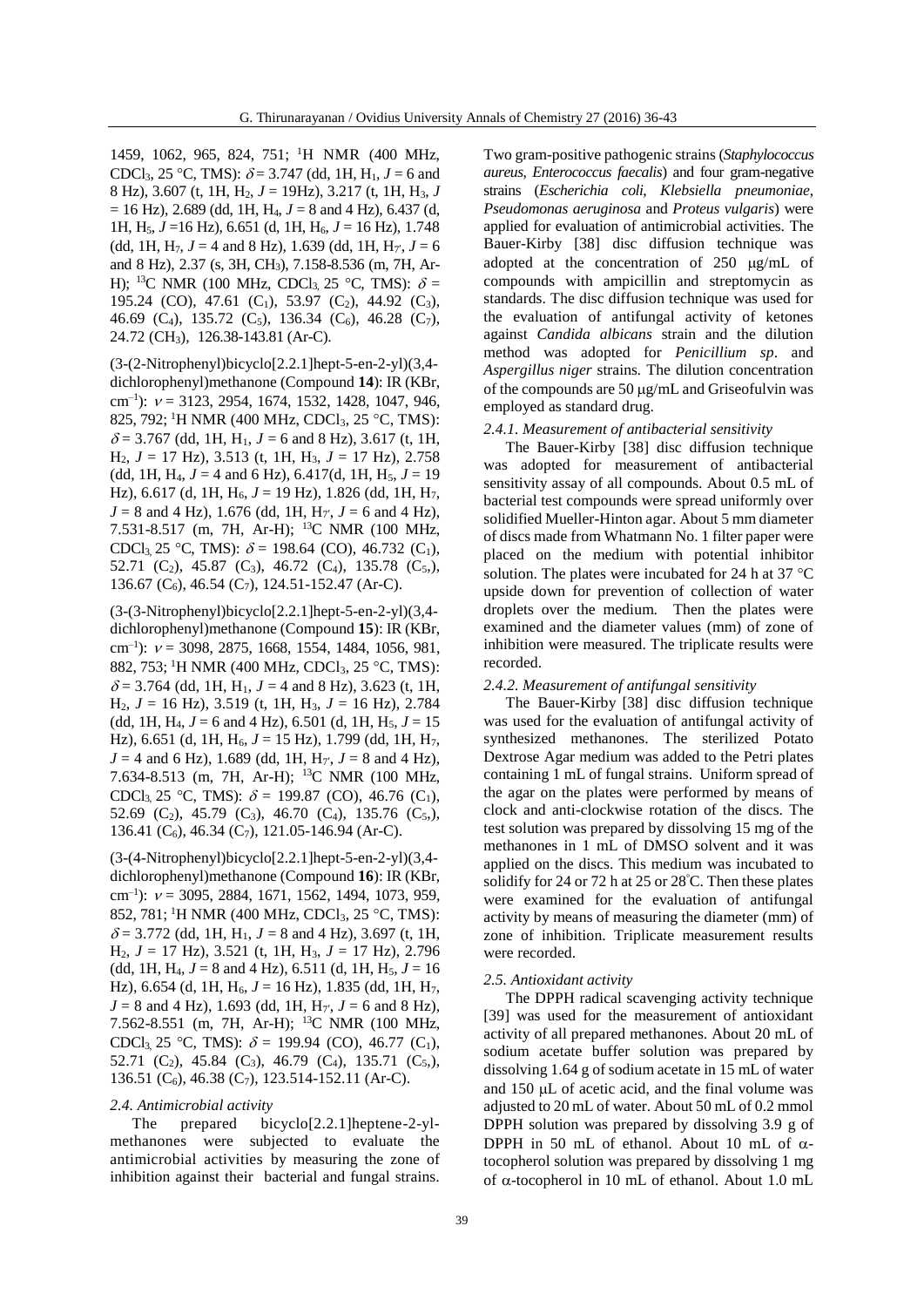of buffer solution was mixed with 0.5 mL of DPPH solution in the test tubes and arranged serially. The test solution and  $\alpha$ -tocopherol solution were added to the test tubes and kept aside for 30 minutes at room temperature. The absorbance was measured on an UV-Vis spectrophotometer (Shimadzu-1650) at 517 nm. Mixture of sodium acetate buffer and ethanol was used as the reference. The plot was made with the quantity of the compound versus absorption and the  $IC_{50}$  values were determined. The antioxidant activity was expressed in terms of  $IC_{50}$  ( $\mu$ g/mL, concentration required to inhibit DPPH radical formation by 50%).  $\alpha$ -Tocopherol was taken as a positive control.

The radical scavenging activity was calculated as:

 $DPPH$  radical scavenging activity = = Control absorbance - Sample absorbance  $\frac{1}{\text{Control absorbance}} \times 100$ 

#### **3. Results and Discussion**

The synthesis of 3,4-dichlorophenyl bicyclo[2.2.1]heptene-2-yl-methanone derivatives by aqueous phase fly-ash catalyzed Diels-Alder reaction with cyclopentadiene as the diene and *E*-3,4 dichlorophenyl chalcones as dienophiles was undertaken under solvent-free cooling conditions. During the reaction, the chemical species present in the fly-ash catalyzed the [4+2] cycloaddition reaction [25]. In this reaction the yield obtained was greater than 60%. The determined physical constants and mass fragments are presented in Table 1.

**Table 1.** The analytical physical constants and mass fragments of (3-(3-substituted phenyl)bicyclo[2.2.1]hept-5 en-2-yl)(3,4-dichlorophenyl)methanone derivatives

| <b>Entry</b>     | X                               | M.F.                  | Yield<br>(%) | M.W. | M.p.<br>$({}^{\circ}{\rm C})$ | Micro analysis |                |                | Mass(m/z)                                                           |
|------------------|---------------------------------|-----------------------|--------------|------|-------------------------------|----------------|----------------|----------------|---------------------------------------------------------------------|
|                  |                                 |                       |              |      |                               | $\mathsf{C}$   | H              | ${\bf N}$      |                                                                     |
|                  |                                 |                       |              |      |                               | (Cacld.)       | (Cacld.)       | (Cacld.)       |                                                                     |
| $\mathbf{1}$     | $\overline{H}$                  | $C_{20}H_{16}Cl_2O$   | 65           | 343  | 112-113                       | 69.93          | 4.68           | $\overline{a}$ | $343[M^+]$ , $345[M^{2+}]$ , $347[M^{4+}]$ ,                        |
|                  |                                 |                       |              |      |                               | (69.98)        | (4.70)         |                | 308, 265, 230, 173, 170, 145,                                       |
|                  |                                 |                       |              |      |                               |                |                |                | 138, 120, 110, 92, 77, 75, 35,                                      |
|                  |                                 |                       |              |      |                               |                |                |                | 28                                                                  |
| $\sqrt{2}$       | $3-NH2$                         | $C_{20}H_{17}Cl_2NO$  | 60           | 358  | 98-99                         | 67.09          | 4.71           | 3.88           | $358[M^+]$ , $360[M^{2+}]$ , $362[M^{4+}]$ ,                        |
|                  |                                 |                       |              |      |                               | (67.05)        | (4.78)         | (3.91)         | 341, 322, 265, 230, 212, 184,<br>173, 145, 138, 120, 110, 92, 77,   |
|                  |                                 |                       |              |      |                               |                |                |                | 75, 38, 35, 28, 16                                                  |
| $\mathfrak{Z}$   | $3-Br$                          | $C_{20}H_{15}BrCl_2O$ | 60           | 422  | 107-108                       | 56.93          | 3.49           | $\sim$ $\sim$  | 422[M <sup>+</sup> ], 424[M <sup>2+</sup> ], 426[M <sup>4+</sup> ], |
|                  |                                 |                       |              |      |                               | (56.90)        | (3.56)         |                | 385, 341, 275, 265, 173, 155,                                       |
|                  |                                 |                       |              |      |                               |                |                |                | 145, 120, 110, 92, 79, 35, 28                                       |
| $\overline{4}$   | $2-C1$                          | $C_{20}H_{15}Cl_3O$   | 61           | 377  | 105-106                       | 63.63          | 3.94           | $\overline{a}$ | $377[M^+]$ , $379[M^{2+}]$ , $381[M^{4+}]$ ,                        |
|                  |                                 |                       |              |      |                               | (63.60)        | (4.00)         |                | 341, 306, 265, 173, 145, 120,                                       |
|                  |                                 |                       |              |      |                               |                |                |                | 111, 75, 35                                                         |
| 5                | $3-C1$                          | $C_{20}H_{15}Cl_{3}O$ | 61           | 377  | 114-115                       | 63.58          | 3.97           | ---            | $377[M^+]$ , $379[M^{2+}]$ , $381[M^{4+}]$ ,                        |
|                  |                                 |                       |              |      |                               | (63.60)        | (4.00)         |                | 341, 306, 265, 203, 173, 145,                                       |
|                  |                                 |                       |              |      |                               |                |                |                | 120, 111, 103, 75, 35                                               |
| 6                | $4-C1$                          | $C_{20}H_{15}Cl_{3}O$ | 62           | 377  | 102-103                       | 63.62          | 3.95<br>(4.00) | $\overline{a}$ | $377[M^+]$ , $379[M^{2+}]$ , $381[M^{4+}]$ ,                        |
|                  |                                 |                       |              |      |                               | (63.60)        |                |                | 341, 306, 265, 203, 173, 145,<br>138, 120, 111, 103, 92, 75, 35     |
| $\boldsymbol{7}$ | $4-$                            | $C_{22}H_{21}Cl_2NO$  | 61           | 386  | 116-117                       | 68.42          | 5.42           | 3.59           | $386[M^+]$ , $388[M^{2+}]$ , $390[M^{4+}]$ ,                        |
|                  | NCH <sub>3</sub> ) <sub>2</sub> |                       |              |      |                               | (68.40)        | (5.48)         | (3.63)         | 370, 355, 341, 265, 182, 173,                                       |
|                  |                                 |                       |              |      |                               |                |                |                | 145, 138, 120, 110, 92, 90, 76,                                     |
|                  |                                 |                       |              |      |                               |                |                |                | 35, 29, 15                                                          |
| $\,8\,$          | $4-F$                           | $C_{20}H_{15}Cl_2FO$  | 62           | 361  | 121-122                       | 66.54          | 4.22           | $\overline{a}$ | $361[M^+]$ , $363[M^{2+}]$ , $365[M^{4+}]$ ,                        |
|                  |                                 |                       |              |      |                               | (66.50)        | (4.19)         |                | 341, 265, 187, 173, 145, 120,                                       |
|                  |                                 |                       |              |      |                               |                |                |                | 110, 92, 76, 28, 19                                                 |
| 9                | $2-OH$                          | $C_{20}H_{16}Cl_2O_2$ | 62           | 359  | 116-117                       | 66.82          | 4.43           | ---            | $359[M^+]$ , $361[M^{2+}]$ , $363[M^{4+}]$ ,                        |
|                  |                                 |                       |              |      |                               | (66.87)        | (4.49)         |                | 341, 323, 271, 265, 230, 185,                                       |
|                  |                                 |                       |              |      |                               |                |                |                | 173, 145, 120, 111, 103, 92, 76,<br>35, 28, 17                      |
| 10               | $4-OH$                          | $C_{20}H_{16}Cl_2O_2$ | 62           | 359  | 123-124                       | 66.88          | 4.40           | ---            | $359[M^+]$ , $361[M^{2+}]$ , $363[M^{4+}]$ ,                        |
|                  |                                 |                       |              |      |                               | (66.87)        | (4.49)         |                | 341, 323, 288, 271, 265, 230,                                       |
|                  |                                 |                       |              |      |                               |                |                |                | 216, 213, 195, 185, 173, 145,                                       |
|                  |                                 |                       |              |      |                               |                |                |                | 138, 120, 110, 103, 92, 76, 35,                                     |
|                  |                                 |                       |              |      |                               |                |                |                | 28.17                                                               |
| 11               | $3-OCH3$                        | $C_{21}H_{18}Cl_2O_2$ | 67           | 373  | 113-114                       | 67.59          | 4.82           | $\overline{a}$ | $373[M^+]$ , $375[M^{2+}]$ , $377[M^{4+}]$ ,                        |
|                  |                                 |                       |              |      |                               | (67.57)        | (4.86)         |                | 357, 341, 265, 227, 173, 145,                                       |
|                  |                                 |                       |              |      |                               |                |                |                | 120, 110, 107, 91, 76, 35, 28, 15                                   |
| 12               | $4-OCH3$                        | $C_{21}H_{18}Cl_2O_2$ | 67           | 373  | 118-120                       | 67.55          | 4.79           | ---            | $373[M^+]$ , $375[M^{2+}]$ , $377[M^{4+}]$ ,                        |
|                  |                                 |                       |              |      |                               | (67.57)        | (4.86)         |                | 357, 341, 265, 227, 199, 192,                                       |
|                  |                                 |                       |              |      |                               |                |                |                | 173, 145, 120, 110, 107, 91, 76,                                    |
| 13               | $4$ -CH <sub>3</sub>            | $C_{21}H_{18}Cl_2O$   | 65           | 357  | 122-123                       | 70.62          | 5.02           | $---$          | 35, 28, 15<br>$357[M^+]$ , $359[M^{2+}]$ , $361[M^{4+}]$ ,          |
|                  |                                 |                       |              |      |                               | (70.60)        | (5.08)         |                | 341, 321, 286, 265, 211, 196,                                       |
|                  |                                 |                       |              |      |                               |                |                |                |                                                                     |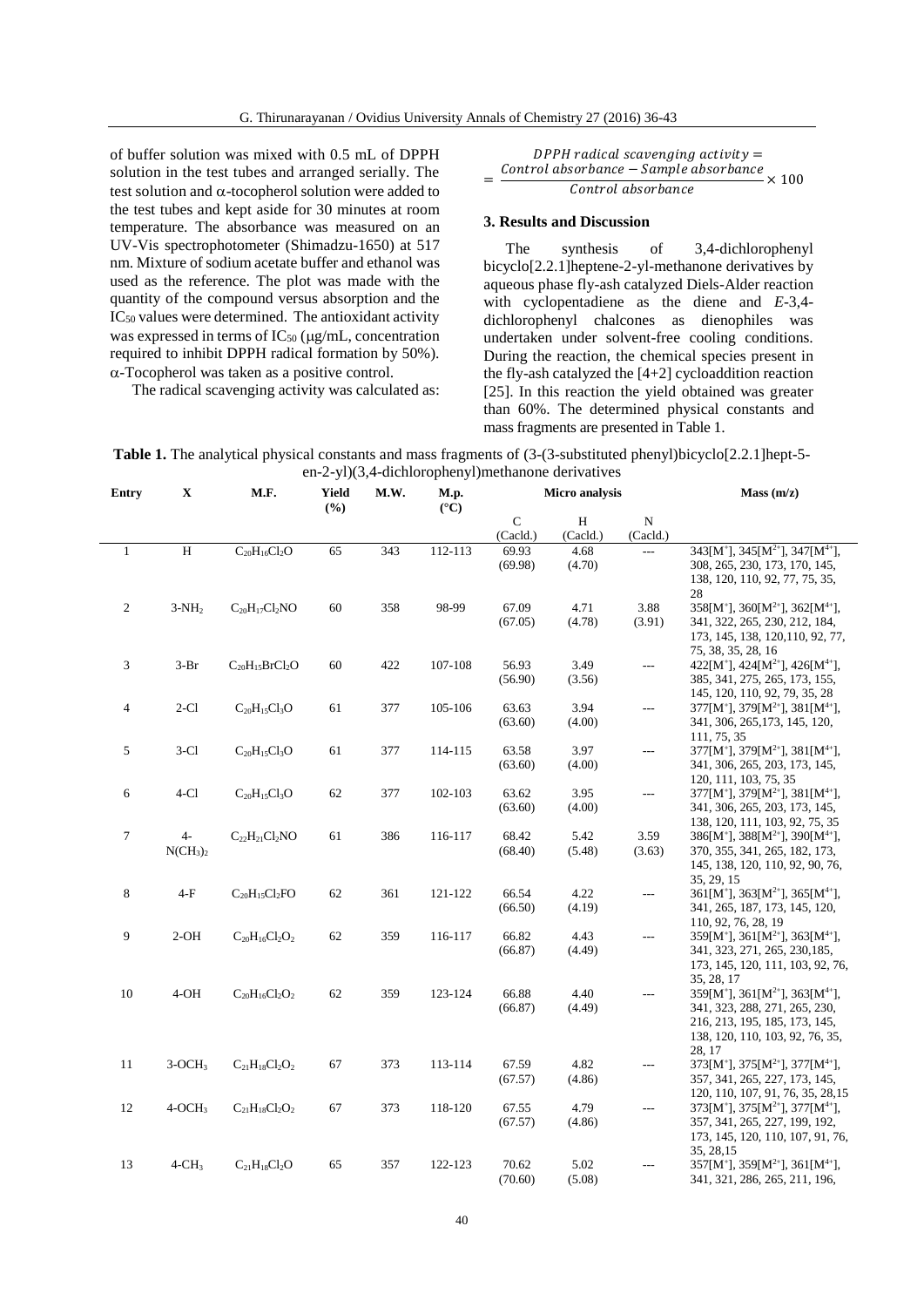G. Thirunarayanan / Ovidius University Annals of Chemistry 27 (2016) 36-43

| <b>Entry</b> | X       | M.F.                   | Yield<br>$($ %) | M.W. | <b>M.p.</b><br>$(^{\circ}C)$ | <b>Micro analysis</b> |                |                | Mass(m/z)                                                                                                                                                                  |  |
|--------------|---------|------------------------|-----------------|------|------------------------------|-----------------------|----------------|----------------|----------------------------------------------------------------------------------------------------------------------------------------------------------------------------|--|
| 14           | $2-NO2$ | $C_{21}H_{15}Cl_2NO_3$ | 60              | 388  | 115-116                      | 61.89                 | 3.82           | 3.58           | 183, 173, 168, 145, 110, 103,<br>91, 83, 76, 35, 28, 15<br>$388[M^+]$ , $390[M^{2+}]$ , $392[M^{4+}]$ ,                                                                    |  |
|              |         |                        |                 |      |                              | (61.87)               | (3.89)         | (3.61)         | 352, 341, 317, 230, 199, 192,<br>173, 145, 122, 120, 110, 107,<br>91, 76, 35, 28, 15                                                                                       |  |
| 15           | $3-NO2$ | $C_{21}H_{15}Cl_2NO_3$ | 60              | 388  | 103-104                      | 61.92<br>(61.87)      | 3.85<br>(3.89) | 3.59<br>(3.61) | $388[M^+]$ , $390[M^{2+}]$ , $392[M^{4+}]$ ,<br>352, 341, 317, 317, 306, 230,<br>214, 199, 192, 173, 145, 122,<br>120, 110, 107, 91, 76, 35, 28, 15                        |  |
| 16           | $4-NO2$ | $C_{21}H_{15}Cl_2NO_3$ | 60              | 388  | 126-127                      | 61.90<br>(61.87)      | 3.80<br>(3.89) | 3.60<br>(3.61) | $388[M^+]$ , $390[M^{2+}]$ , $392[M^{4+}]$ ,<br>352, 341, 317, 317, 306, 271,<br>242, 230, 214, 199, 195, 192,<br>173, 145, 138, 122, 120, 110,<br>107, 91, 76, 35, 28, 15 |  |

Table 2. Antibacterial<sup>a</sup>, antifungal<sup>b</sup> and antioxidant<sup>c</sup> activities (3-(3-substituted phenyl)bicyclo[2.2.1]hept-5-en-2-yl)(3,4-dichlorophenyl)methanones.

|                         |             |                          |               |                               |             | <b>Antifungal activity</b>                                |                                                    |                 |                                  |                        |
|-------------------------|-------------|--------------------------|---------------|-------------------------------|-------------|-----------------------------------------------------------|----------------------------------------------------|-----------------|----------------------------------|------------------------|
| Compound                |             |                          |               | <b>Antibacterial activity</b> |             | <b>Disc</b><br>diffusion<br>technique<br>$(250 \mu g/mL)$ | <b>Drug dilution</b><br>method<br>$(250 \mu g/mL)$ |                 | Antioxidant<br>activity<br>(DPPH |                        |
|                         | coli<br>Ŀj. | aures<br>S               | P. aeruginosa | K. pneumoniae                 | P. vulgaris | E. faecalis                                               | C. albicans                                        | Penicillium sp. | A. niger                         | radical<br>scavenging) |
| 1                       | $+$         | $+$                      | $+$           | $+$                           | $\pm$       | $+$                                                       | $\pm$                                              | $+$             | $^{+}$                           | $18.08 \pm 1.08$       |
| $\boldsymbol{2}$        | $+$         | $\pm$                    | $+$           | $+$                           | $+$         | $\pm$                                                     | $^{++}$                                            | $+$             | $^{++}$                          | 23.81±1.94             |
| 3                       | $+$         | $^{++}$                  | $++$          | $^{++}$                       | $^{++}$     | $\qquad \qquad +$                                         | $\pm$                                              | $+$             | $+$                              | 19.58±1.09             |
| $\overline{\mathbf{4}}$ | $^{++}$     | $^{++}$                  | $++$          | $^{++}$                       | $+$         | $^{++}$                                                   | $\pm$                                              | $\pm$           | $+$                              | 22.95±1.54             |
| 5                       | $+$         | $^{++}$                  | $++$          | $^{++}$                       | $^{++}$     | $^{++}$                                                   | $\pm$                                              | $\pm$           | $+$                              | 21.45±1.64             |
| 6                       | $^{++}$     | $^{++}$                  | $++$          | $^{++}$                       | $++$        | $^{++}$                                                   | $\pm$                                              | $\pm$           | $\pm$                            | 17.95±1.24             |
| 7                       | $+$         | $\overline{\phantom{a}}$ | $\pm$         | $+$                           | $+$         | $\pm$                                                     | $^{++}$                                            | $^{++}$         | $++$                             | $27.01 \pm 1.65$       |
| 8                       | $+$         | $^{++}$                  | $++$          | $++$                          | $++$        | $^{++}$                                                   | $\pm$                                              | $+$             | $+$                              | 25.34±1.72             |
| 9                       | $+$         | $^{++}$                  | $+$           | $\pm$                         | $\pm$       | $\pm$                                                     | $\pm$                                              | $++$            | $+$                              | $36.04 \pm 1.82$       |
| 10                      | $\pm$       | $\pm$                    | $+$           | $++$                          | $\pm$       | $\qquad \qquad +$                                         | $\, +$                                             | $\pm$           | $^{++}$                          | 37.99±1.01             |
| 11                      | $^{++}$     | $+$                      | $\pm$         | $+$                           | $++$        | $\pm$                                                     | $+$                                                | $+$             | $^{++}$                          | $35.12 \pm 1.11$       |
| 12                      | $+$         | $++$                     | $++$          | $^{++}$                       | $++$        | $^{++}$                                                   | $\pm$                                              | $^{++}$         | $\pm$                            | 35.56±0.86             |
| 13                      | $^{++}$     | $+$                      | $\pm$         | $\pm$                         | $+$         | $+$                                                       | $+$                                                | $\pm$           | $\pm$                            | $29.45 \pm 1.50$       |
| 14                      | $\pm$       | $\pm$                    | $\pm$         | $\pm$                         | $+$         | $\pm$                                                     | $^{++}$                                            | $++$            | $++$                             | $22.34 \pm 1.45$       |
| 15                      | $+$         | $\pm$                    | $\pm$         | $+$                           | $\pm$       | $\pm$                                                     | $^{++}$                                            | $++$            | $++$                             | $20.37 \pm 1.28$       |
| 16                      | $\pm$       | $\pm$                    | $\pm$         | $\pm$                         | $\pm$       | $+$                                                       | $^{++}$                                            | $++$            | $++$                             | 20.05±1.09             |

*<sup>a</sup>Disc size: 6.35 mm; duration: 24-45 h; standard: ampicillin (30–33 mm) and streptomycin (20–25 mm); control: methanol; –: no activity;*  $\pm$ *: active* (8–12 mm);  $+$ *: moderately active* (13–19 mm);  $++$ *: active* (20–24 mm).

*<sup>b</sup>Standard: griseofulvin and gentamycin; duration: 72 h; control: methanol; medium: Potato dextrose agar; ++: no fungal colony; +: one fungal colony; : two-three fungal colonies; –: Multiple fungal colonies.*

*<sup>c</sup>Standard: -Tocopherol (39.141.57)*

The catalyst was reusable up to  $5<sup>th</sup>$  run [25]. The chalcone containing electron-donating substituents (OCH3) gave higher yield than electron-withdrawing (halogen and nitro) substituents. The effect of solvents on the percentage of product of this reaction for compound **1** was studied with the same quantity

of reactants with methanol, dichloromethane, dioxane and tetrahydrofuran. The highest yield was obtained in ethanol with fly-ash in water medium (65%). The infrared and NMR data of compounds are summarized in experimental section.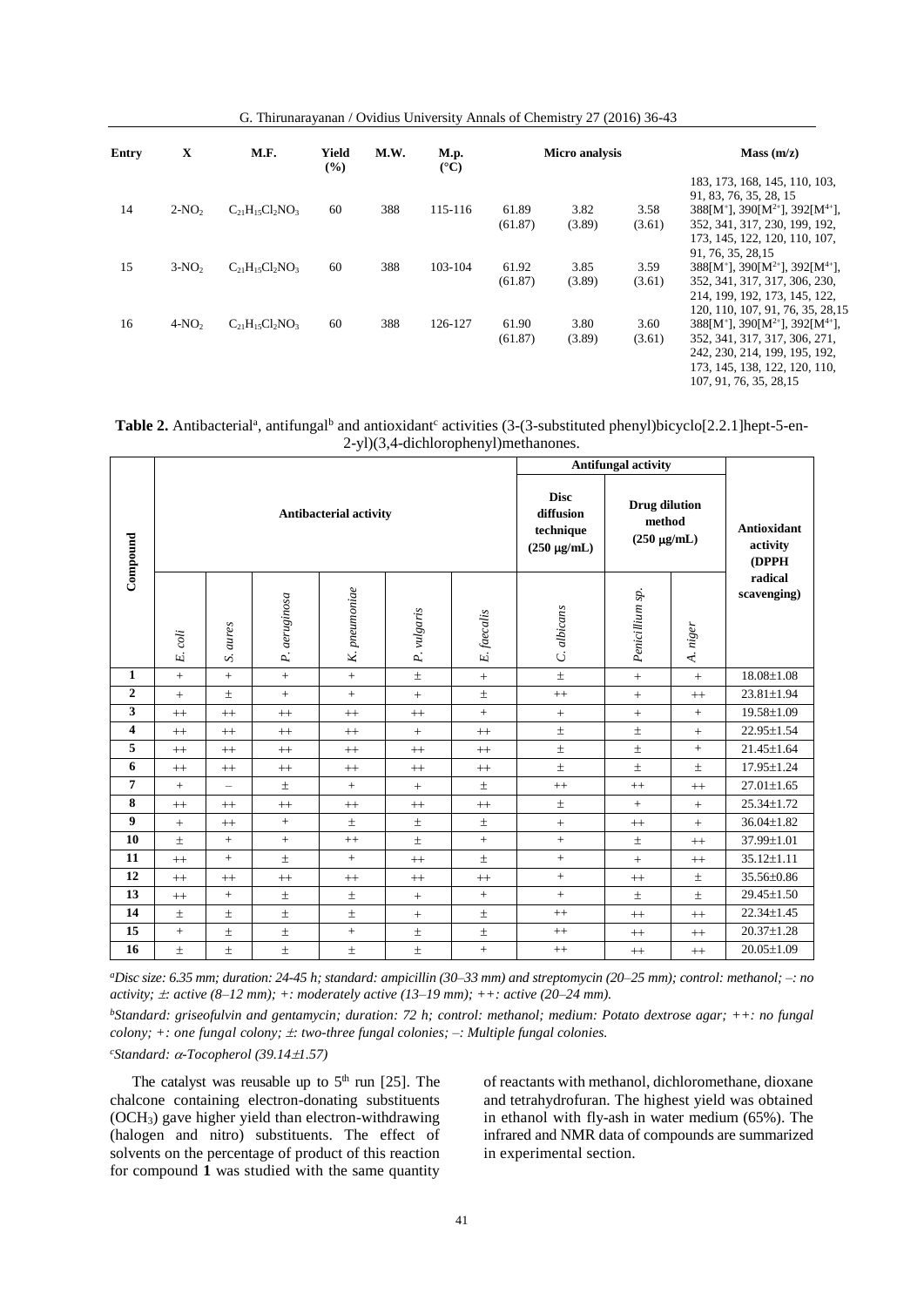## *3.1. Antibacterial sensitivity assay*

The disc-diffusion technique was followed using the Bauer-Kirby [38] method, at a concentration of  $250 \mu g/mL$ , with ampicillin and streptomycin used as the standard drugs. All methanones show antibacterial activities against their bacterial strains. The measured antibacterial activities of all methanones are presented in Table 2. Compounds **3-6, 8, 11-13**, showed the maximum zone of inhibition against *Escherichia coli*, at 20–24 mm, compared to other methanones such as **2, 7, 9, 12** and **15**. These latter compounds are moderately active, with 13–19 mm zones of inhibition. Ketones **10, 14** and **16** were active with an 8–12 mm of zone of inhibition. The ketones **1, 3-6, 9** and **12** were found to be effective against *S. aureus* strain with 20–24 mm of zones of inhibition. Compounds **7, 10, 11** and **13** are moderately active with 13–19 mm of zones of inhibition. The methanones **2** and **14-16** were active with an 8–12 mm zone of inhibition. The methanone derivatives **3-6, 8** and **12** were shown to be more active against *Pseudomonas,* with greater than a 20 mm zone of inhibition, while the other derivatives showed zones of inhibition between 12–19 mm. Compounds **1, 2, 9** and **10** were moderately active against the *Pseudomonas aeruginosa* strain at 13-19 mm of zone of inhibition. Methanones **7, 11** and **13- 16** were active at 8-12 mm of zone of inhibition. Ketones **3-6, 8, 12** and **10** were more effective against the *Klebsiella pneumoniae* strain with 20–24 mm zones of inhibition, while ketone **1, 2, 7, 11** and **15** showed moderate activity with a 13–19 mm zone of inhibition. Compounds **9, 13, 14** and **16** were active with an 8–12 mm zone of inhibition. The methanones **3, 5, 6, 8, 11** and **12** were active when they were screened with *Phaseolus vulgaris* with 20–24 mm zones of inhibition and compounds **2, 4, 7, 13** and **14** were moderately active with 13–19 mm zones of inhibition. The ketones **4-6, 8, 10** and **12** showed greater activity against *Enterococcus faecalis,* with 20–24 mm zones of inhibition. Compounds **1-3, 13** and **16** were moderately active with 13–19 mm zones of inhibition. The methanones derivatives **2, 7, 9, 11, 14** and **15** were active with 8–12 mm zones of inhibition.

#### *3.2. Antifungal sensitivity assay*

The observed antifungal activities of all prepared methanones are presented in Table 2. The study of antifungal activities of all methanones against *Candida albicans* showed that compounds **2, 3, 7**  and **14-16** are most effective, with 20 mm zones of inhibition at  $250 \mu g/mL$  per disc, while methanones **4, 9** and **11-13** are moderately active with 13–19 mm zones of inhibition and compounds **1, 5, 6** and **8**  were active with an 8–12 mm zone of inhibition. Compounds **7, 9, 12,** and **14-16** are more effective against *Penicillium* species relative to compounds **1, 2, 3** and **11**. The methanones **4-6, 8, 10** and **13** were active against the *Penicillium* sp. fungal strain. The zone of inhibition of ketones **2, 7, 10, 11** and **14-16**  were most effective against *Aspergillus niger* relative to compounds **1, 3-5, 8** and **9**. The ketones **6, 12** and **13** showed little effectiveness with a fungal strain. The presence of a halo, diethyl, dimethyl, fluoro, methoxy and nitro substituents appears to be responsible for the antimicrobial activities of methanones.

### *3.3. Antioxidant activity*

The antioxidant activities of  $(3,4$ dichlorophenyl)-3-(substituted phenyl)bicyclo[2.2.1] hept-5-ene-2-yl) methanone derivatives were measured using the DPPH radical scavenging method [39]. The observed antioxidant activities of methanones are presented in Table 2. From the Table 2, the hydroxy- and methoxy-substituted methanones (compounds **10** and **9**) showed significant antioxidant activity. The other ketones including the parent compound showed lesser antioxidant activity.

### **4. Conclusions**

A series of (3,4-dichlorophenyl)-3-(substituted phenyl)bicyclo[2.2.1]hept-5-ene-2-yl) methanone derivatives have been synthesized by aqueous-phase fly-ash catalyzed Diels-Alder  $[4+2]$  cycloaddition<br>of cyclopentadiene and arvl  $(E)$ -3.4cyclopentadiene and aryl  $(E)$ -3,4-<br>rophenylchalcones. The yields of the dichlorophenylchalcones. The yields of the methanones were greater than 60%. The antimicrobial activities of the methanones have been evaluated using Bauer-Kirby methods. All compounds are active in antibacterial and antifungal activity against their microbial strains. The methanones **1, 3-6** and **8-12** were most active against *E. coli, S. aureus, P. aeruginosa, K. pneumoniae, P. vulgaris* and *E. faecalis* bacterial strains with 20–24 mm of zones of inhibition. Methanone derivatives **2, 7, 9** and **15** were moderately active against *E. coli, S. aureus, P. aeruginosa, K. pneumoniae, P. vulgaris* and *E. faecalis* bacterial strains with 13-19 mm of zones of inhibition. The ketones **10** and **14-16** were more active against *E. coli, S. aureus, P. aeruginosa, K. pneumoniae, P. vulgaris* and *E. faecalis* bacterial strains with 8-12 mm of zones of inhibition. Compounds **2, 7** and **14-16** were most active against *C. albicans* and *Penicillium* sp. and *A. niger* fungal strains within 20 mm of zone of inhibitions. Methanones **1, 3, 9** and **11-13** were active *C. albicans*  and *Penicillium* sp. fungal strains within 13 mm of zone of inhibitions. The ketones **1, 4-6, 8, 10** and **12** developed a zone of inhibitions within 8 mm. The all halo substituted compounds show antimicrobial activities. The antioxidant activities of the methanones were measured by a DPPH radical scavenging method; the compounds containing hydroxy and methoxy substituents showed antioxidant activity.